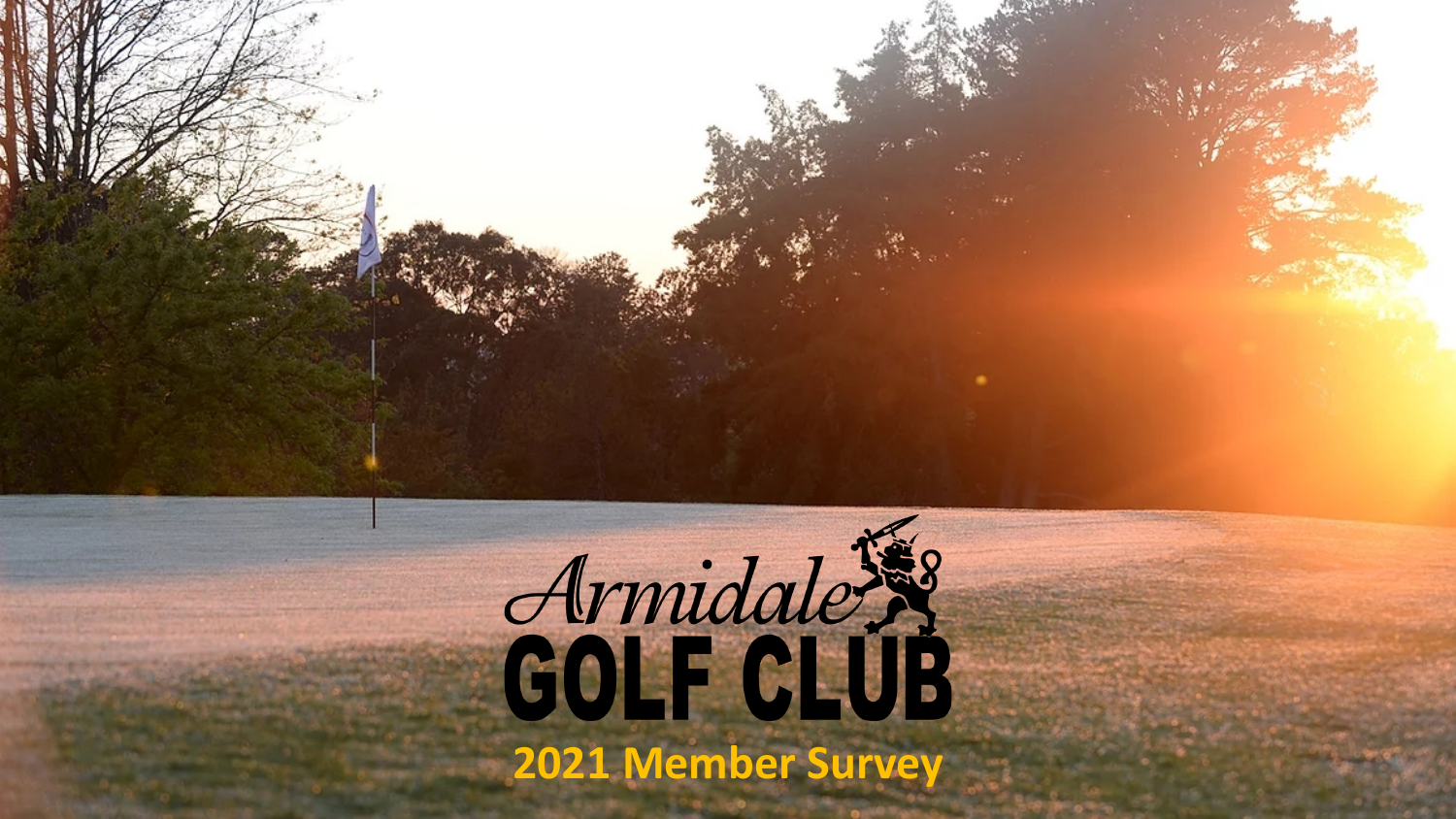Q1w What is your Membership Category at the Club? Answered: 214 Skipped: 0



| <b>ANSWER CHOICES</b>                     | <b>RESPONSES</b>          |
|-------------------------------------------|---------------------------|
| <b>Gold Member</b>                        | 8.88%<br>19               |
| Golfing Member - 22-80 Years of age       | 71.50%<br>153             |
| Golfing Member - 80 Years of age and over | 5.61%<br>12               |
| <b>Country Member</b>                     | 5.61%<br>12               |
| Daylight Savings Member                   | 0.00%<br>$\mathbf 0$      |
| <b>UNE Student Member</b>                 | 1.87%<br>4                |
| Junior Member                             | 0.00%<br>$\boldsymbol{0}$ |
| <b>Cadet Member</b>                       | 0.00%<br>$\mathbf 0$      |
| <b>Social Member</b>                      | 3.74%<br>8                |
| Other (please specify)                    | 2.80%<br>6                |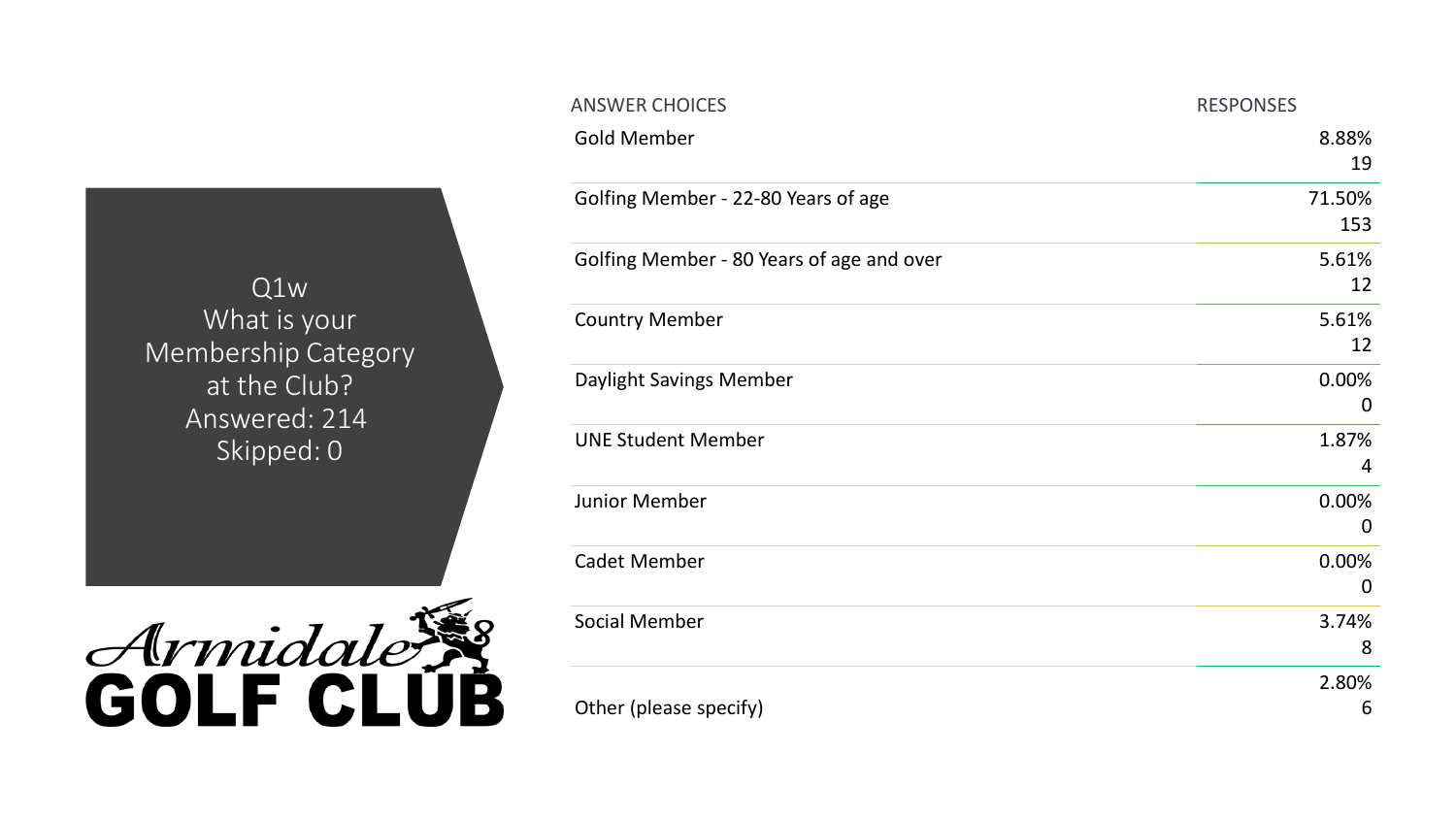Q2w What is your gender? Answered: 214 Skipped: 0



| <b>ANSWER</b><br><b>CHOICES</b> | <b>RESPONSES</b> |
|---------------------------------|------------------|
| Male                            | 78.04%<br>167    |
| Female                          | 21.96%<br>47     |
| Other                           | 0.00%<br>N       |
| <b>TOTAL</b>                    | 214              |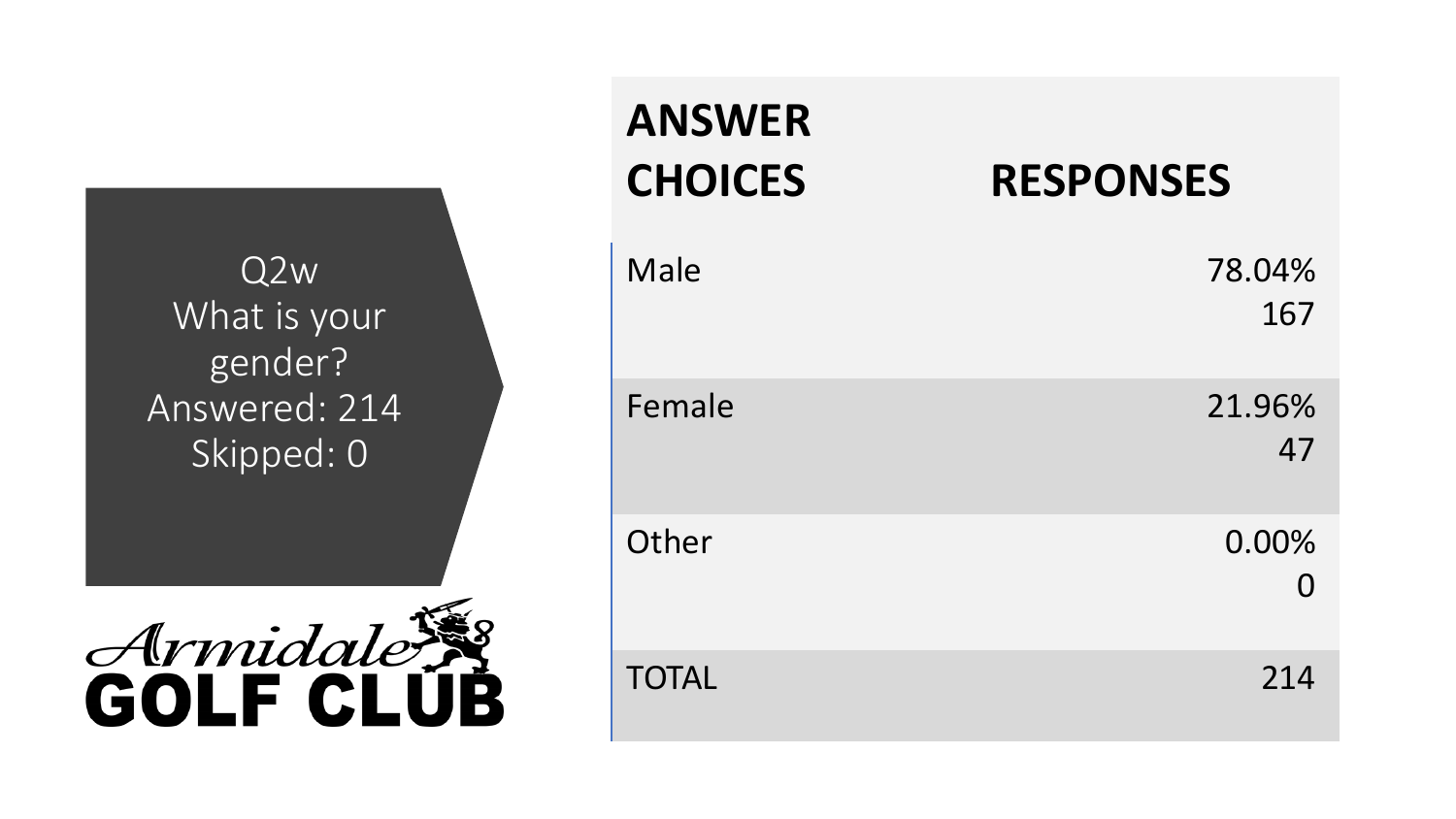Q3 w Which age range applies to you? Answered: 214 Skipped: 0



| <b>ANSWER CHOICES</b> | <b>RESPONSES</b> |              |
|-----------------------|------------------|--------------|
| Under 20              |                  | 1.40%<br>3   |
| $21 - 30$             |                  | 4.21%<br>9   |
| $31 - 40$             |                  | 12.62%<br>27 |
| 41-50                 |                  | 11.21%<br>24 |
| 51-60                 |                  | 20.56%<br>44 |
| 61-70                 |                  | 25.23%<br>54 |
| 71-80                 |                  | 20.09%<br>43 |
| Over 81               |                  | 4.67%<br>10  |
| <b>TOTAL</b>          |                  | 214          |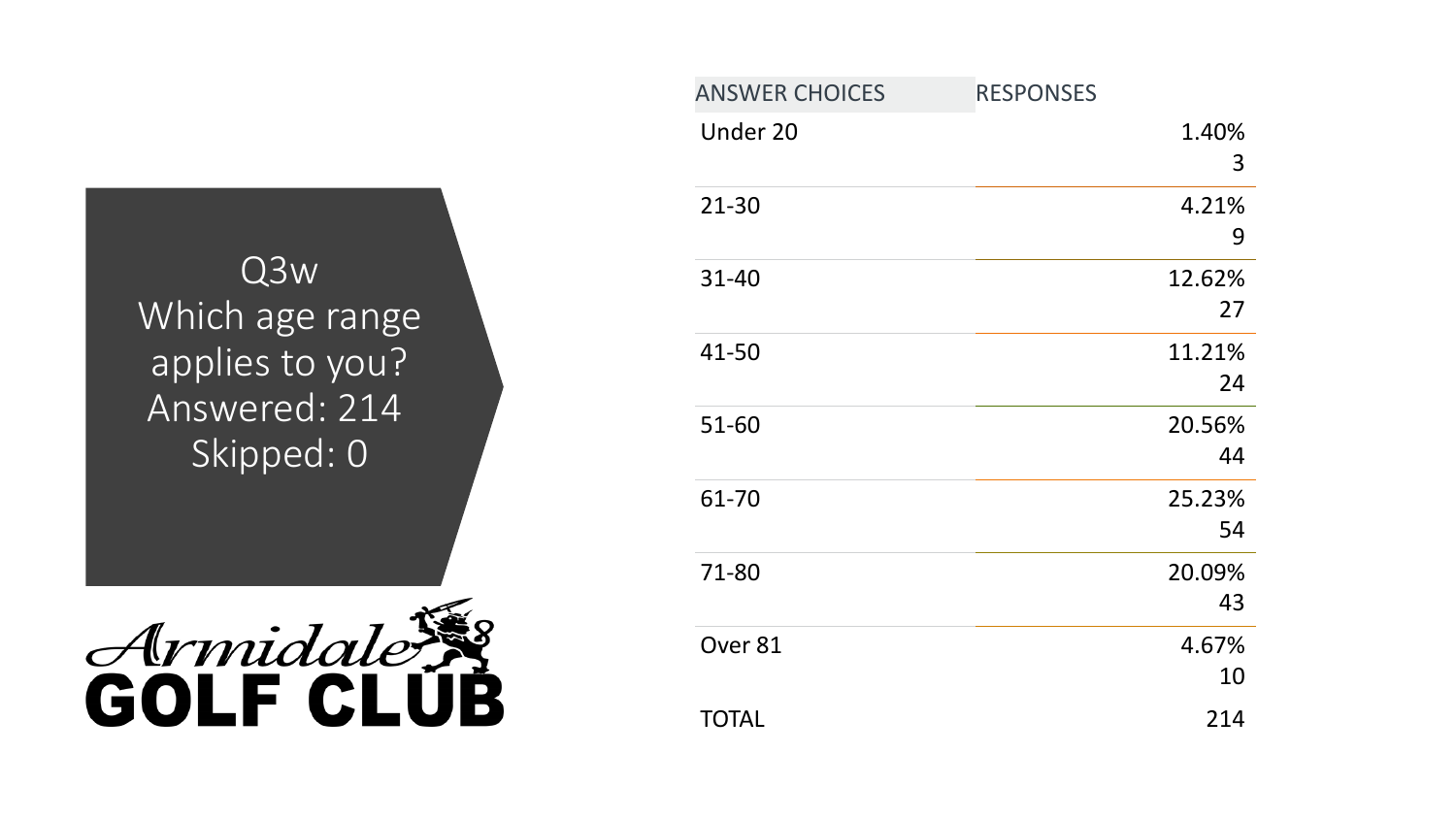Q4w How frequently on average do you visit the Club - to play golf, or socialise? (Select one answer only)



| <b>ANSWER CHOICES</b>                | <b>RESPONSES</b> |
|--------------------------------------|------------------|
| Three or more times a<br>week        | 11.68%<br>25     |
| Twice a week                         | 35.98%<br>77     |
| Once a week                          | 26.17%<br>56     |
| Once every two weeks                 | 13.55%<br>29     |
| Once a month                         | 6.07%<br>13      |
| Less frequently than once<br>a month | 6.54%<br>14      |
| <b>TOTAL</b>                         | 214              |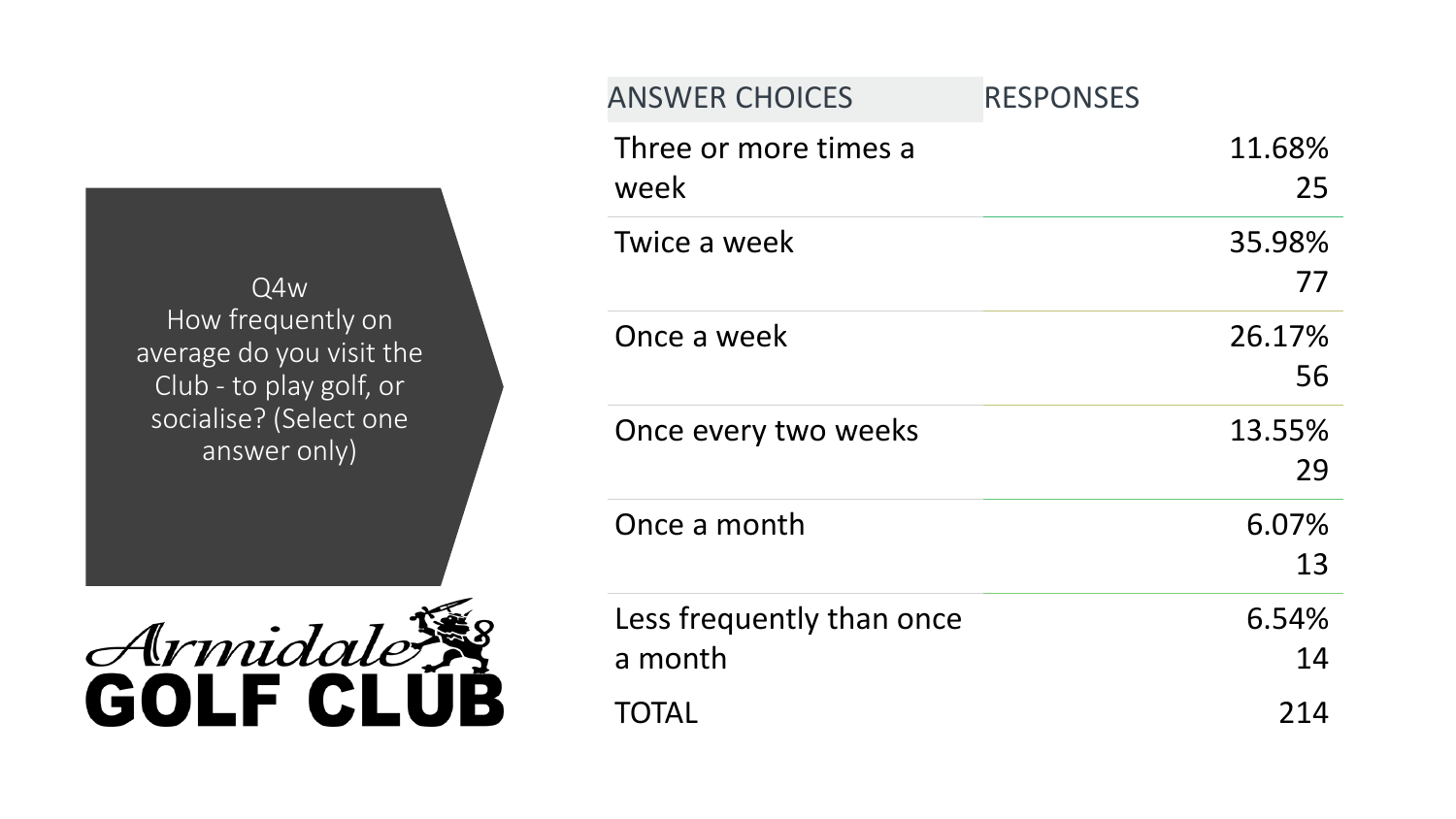Q5 w Overall, how satisfied or dissatisfied are you with your membership at the Club? Answered: 214 Skipped: 0



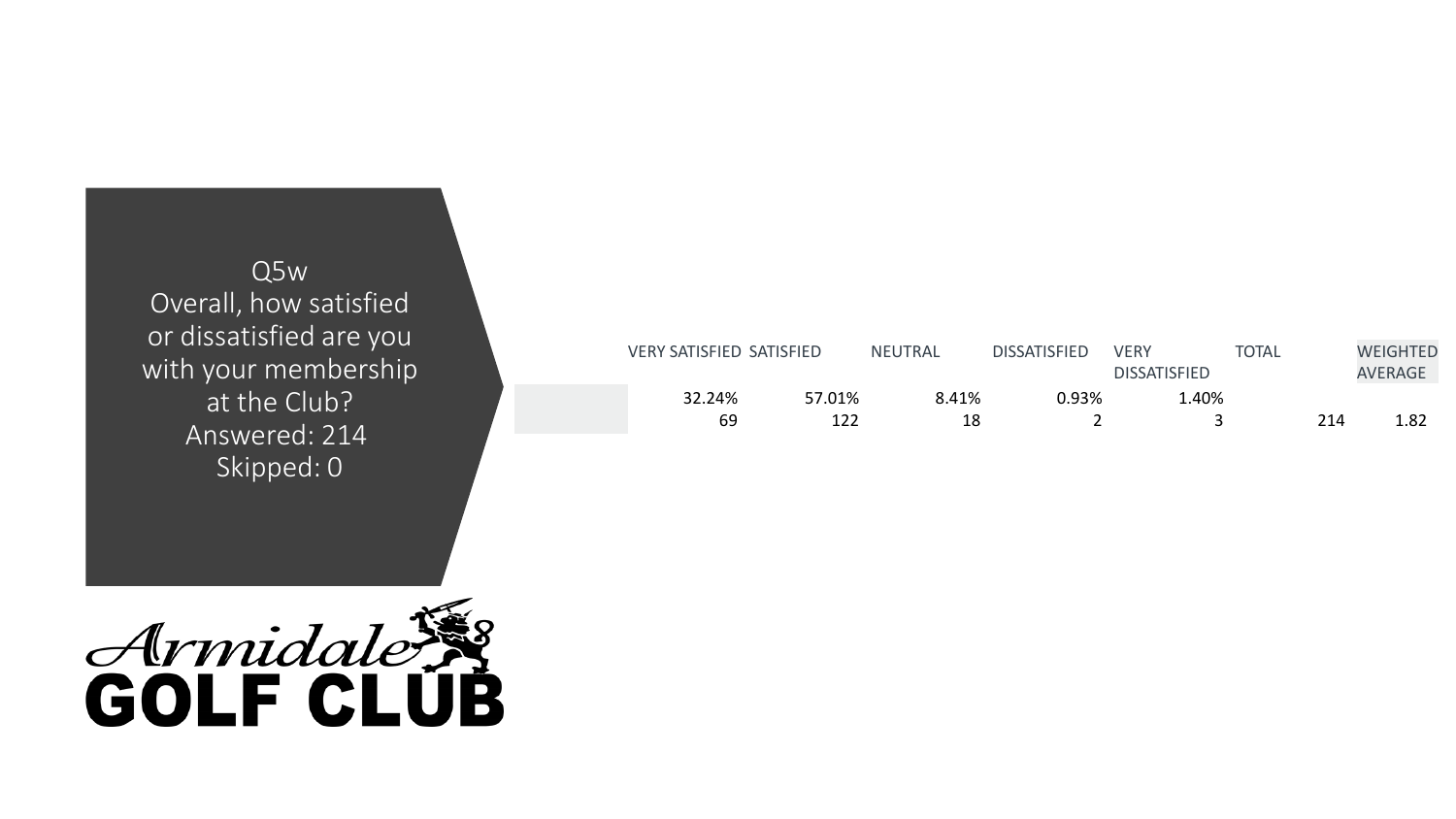## Summary of comments to Q5

- The club is continuing its improvements which is great, however its not a time to sit still, there is still plenty of work to be done.
- Well done & thankyou to everyone who has been involved in helping the club improve its position to get to this point.
- Good vibe within the membership at the moment.
- Positive feeling about the future of the club if we all continue to support it and encourage others to participate.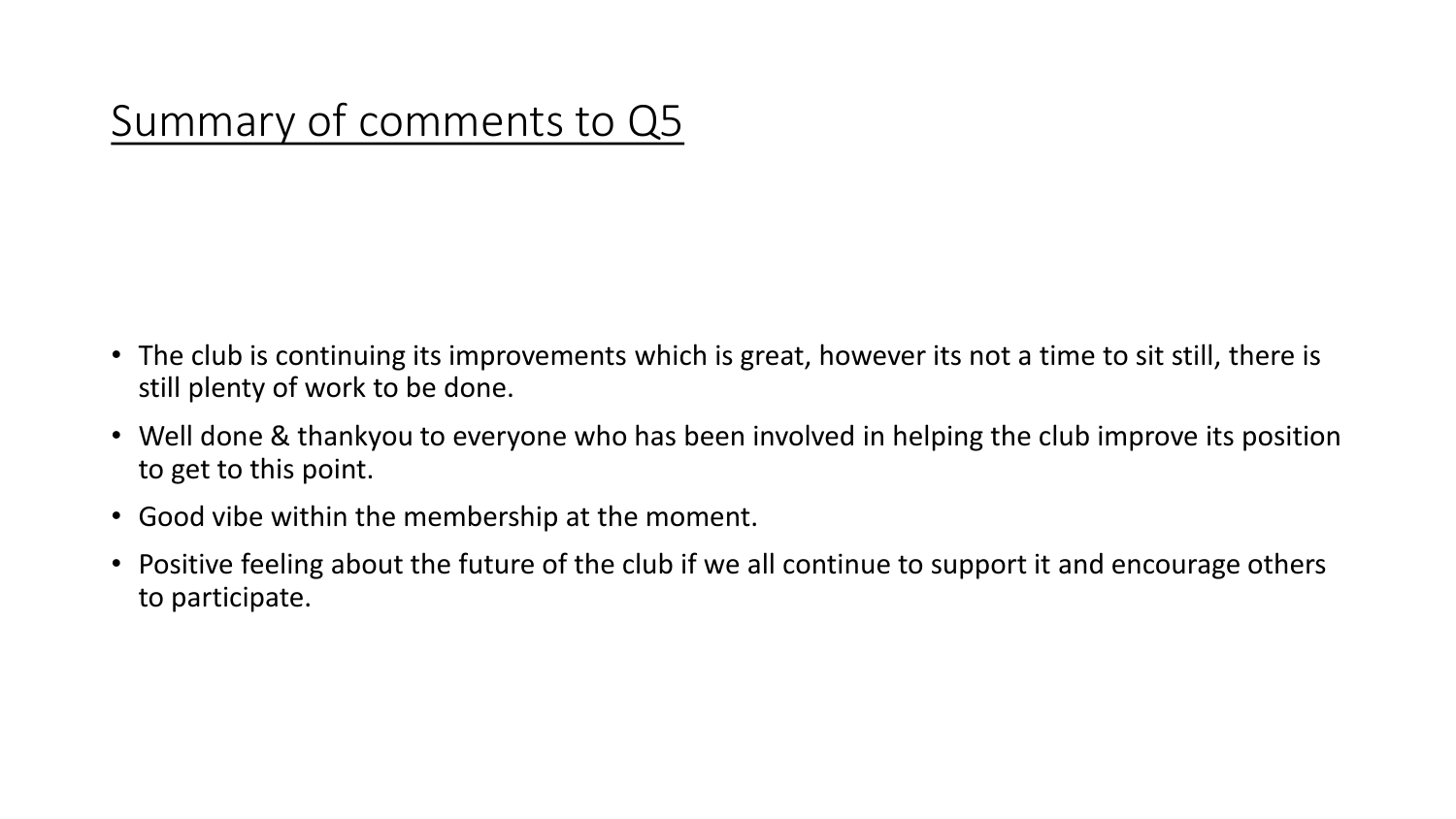Q6w Please rate the following areas of the Club: Answered: 210 Skipped: 4



|                       | <b>EXCELLENT GOOD</b> |        | AVERAGE | <b>BELOW</b><br>AVERAGE | <b>POOR</b> | <b>NOT</b><br><b>APPLICABLE</b> | <b>TOTAL</b> | <b>WEIGHTED</b><br>AVERAGE |
|-----------------------|-----------------------|--------|---------|-------------------------|-------------|---------------------------------|--------------|----------------------------|
| House of Golf         | 14.83%                | 48.33% | 27.27%  | 5.74%                   | 1.44%       | 2.39%                           |              |                            |
| Pro Shop              | 31                    | 101    | 57      | 12                      | 3           | 5                               | 209          | 2.38                       |
| <b>Golf Cart Hire</b> | 16.83%                | 42.08% | 6.93%   | 0.00%                   | 0.99%       | 33.17%                          |              |                            |
|                       | 34                    | 85     | 14      | 0                       | 2           | 67                              | 202          | 3.26                       |
| Bar Area              | 28.85%                | 54.81% | 13.46%  | 1.44%                   | 0.00%       | 1.44%                           |              |                            |
|                       | 60                    | 114    | 28      | 3                       | 0           | 3                               | 208          | 1.93                       |
| Dining Room           | 8.74%                 | 40.78% | 32.52%  | 6.80%                   | 2.43%       | 8.74%                           |              |                            |
|                       | 18                    | 84     | 67      | 14                      | 5           | 18                              | 206          | 2.80                       |
| Carpark               | 12.50%                | 48.56% | 30.77%  | 6.25%                   | 1.92%       | 0.00%                           |              |                            |
|                       | 26                    | 101    | 64      | 13                      | 4           | 0                               | 208          | 2.37                       |
| Practice              | 6.22%                 | 28.71% | 26.79%  | 19.62%                  | 14.83%      | 3.83%                           |              |                            |
| <b>Facilities</b>     | 13                    | 60     | 56      | 41                      | 31          | 8                               | 209          | 3.20                       |
| <b>Indoor Studio</b>  | 24.24%                | 24.24% | 4.55%   | 0.51%                   | 2.02%       | 44.44%                          |              |                            |
|                       | 48                    | 48     | 9       | 1                       | 4           | 88                              | 198          | 3.65                       |
| Bathrooms &           | 4.31%                 | 25.84% | 42.58%  | 13.40%                  | 9.57%       | 4.31%                           |              |                            |
| Lockers               | 9                     | 54     | 89      | 28                      | 20          | 9                               | 209          | 3.11                       |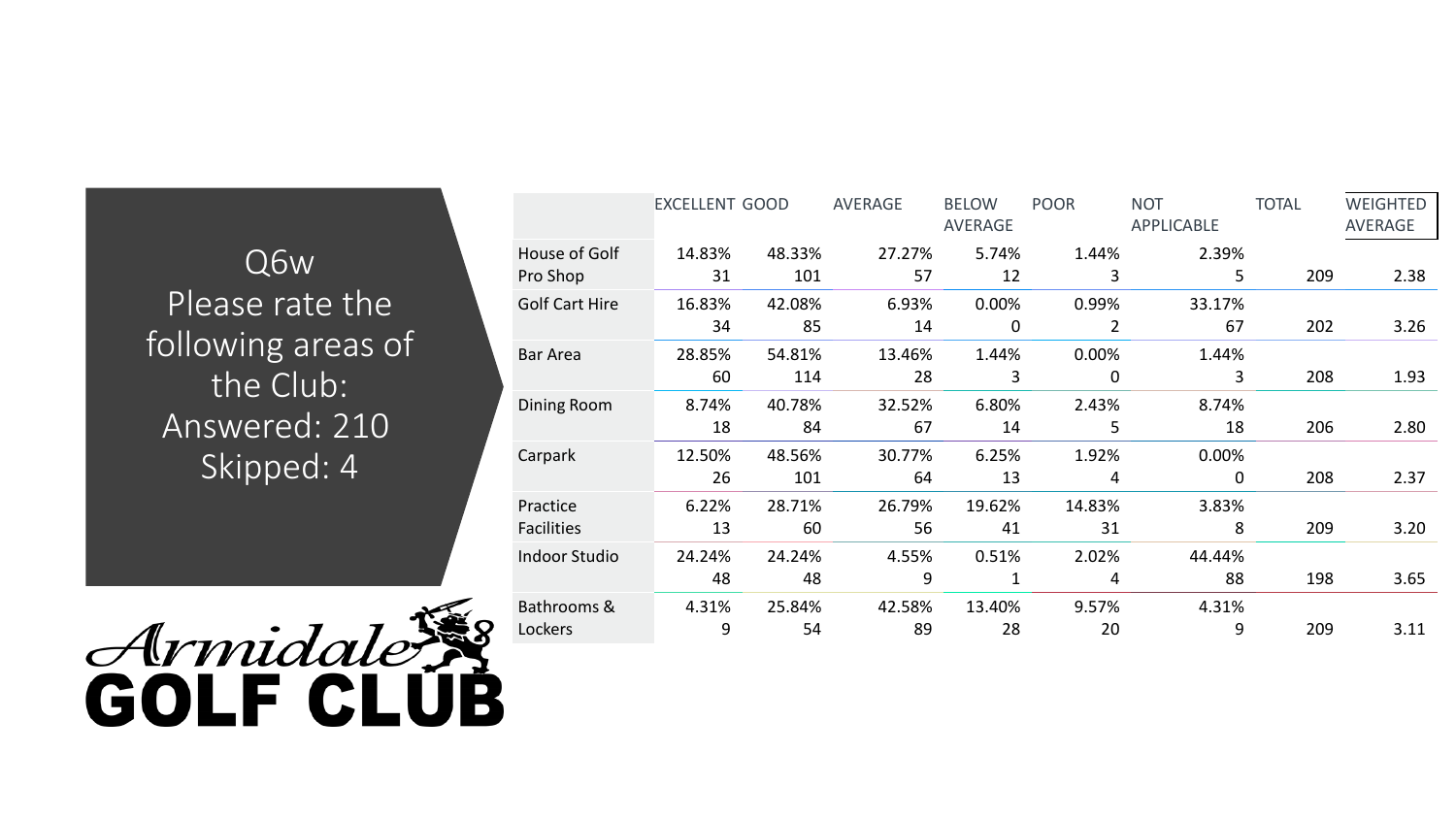Q7w Please rate the following areas of the golf course: Answered: 210 Skipped: 4



|                | <b>EXCELLENT</b> | <b>GOOD</b>   | AVERAGE      | <b>BELOW</b><br>AVERAGE | <b>POOR</b>           | <b>NOT</b><br>APPLICABLE | <b>TOTAL</b> | WEIGHTED<br>AVERAGE |
|----------------|------------------|---------------|--------------|-------------------------|-----------------------|--------------------------|--------------|---------------------|
| Fairways       | 25.24%<br>53     | 66.67%<br>140 | 6.19%<br>13  | 0.48%<br>1              | 0.00%<br>$\mathbf{0}$ | 1.43%<br>3               | 210          | 1.88                |
| Greens         | 49.28%<br>103    | 45.93%<br>96  | 3.35%<br>7   | 0.00%<br>0              | 0.00%<br>0            | 1.44%<br>3               | 209          | 1.60                |
| <b>Bunkers</b> | 4.29%<br>9       | 15.24%<br>32  | 33.81%<br>71 | 18.57%<br>39            | 26.67%<br>56          | 1.43%<br>3               | 210          | 3.52                |
| Tees           | 11.00%<br>23     | 39.23%<br>82  | 28.23%<br>59 | 15.79%<br>33            | 4.31%<br>9            | 1.44%<br>3               | 209          | 2.67                |
| Rough          | 5.26%<br>11      | 47.37%<br>99  | 36.36%<br>76 | 8.13%<br>17             | 0.48%<br>1            | 2.39%<br>5               | 209          | 2.58                |
| Speed of Play  | 3.83%<br>8       | 41.63%<br>87  | 31.10%<br>65 | 9.57%<br>20             | 11.48%<br>24          | 2.39%<br>5               | 209          | 2.90                |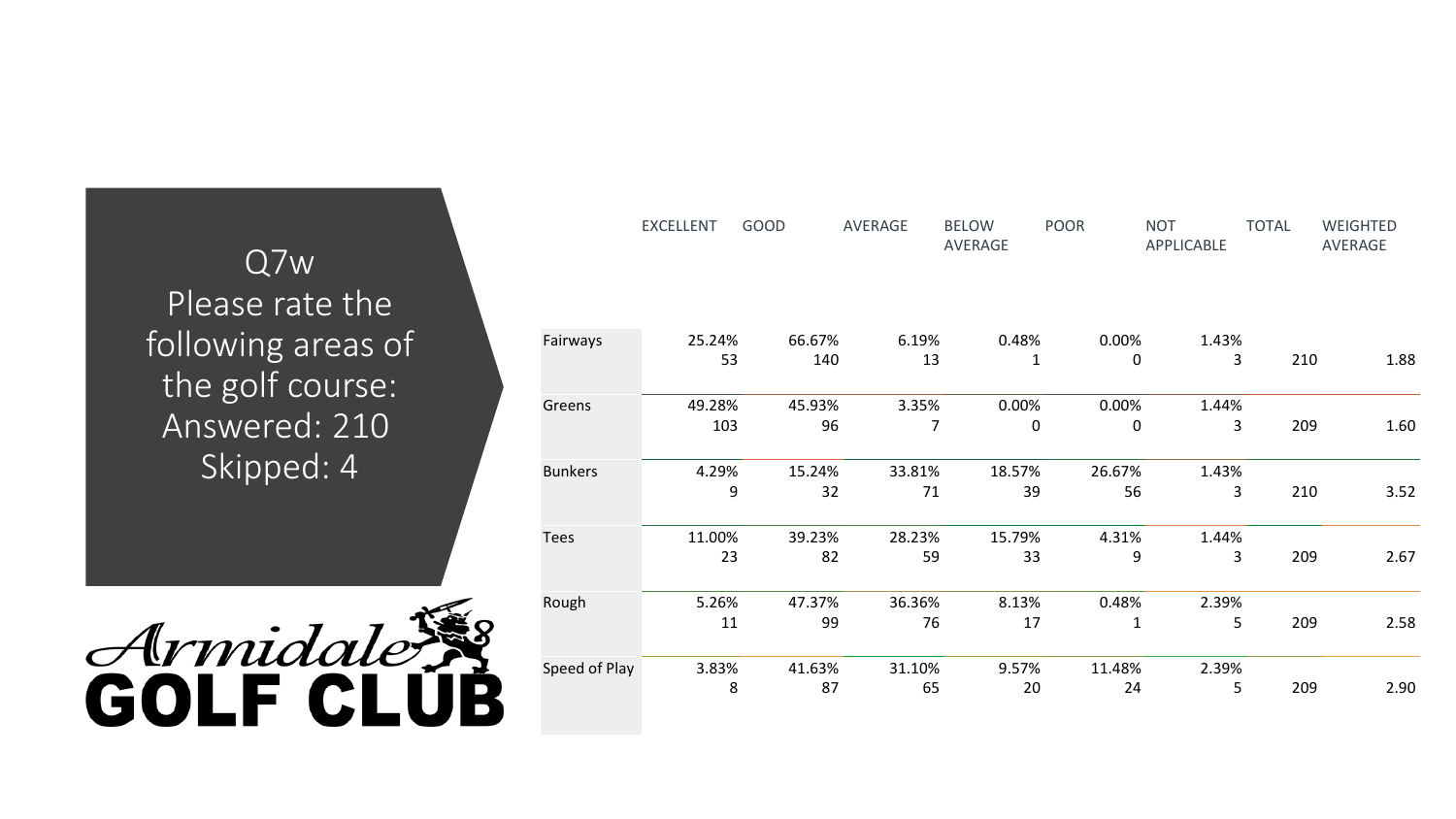Q8w Have you dined at the Sandwedge Bistro? Answered: 206 Skipped: 8

| <b>ANSWER</b><br><b>CHOICES</b> | <b>RESPONSES</b> |
|---------------------------------|------------------|
| Yes                             | 70.39%<br>145    |
| No                              | 29.61%<br>61     |
| <b>TOTAL</b>                    | 206              |

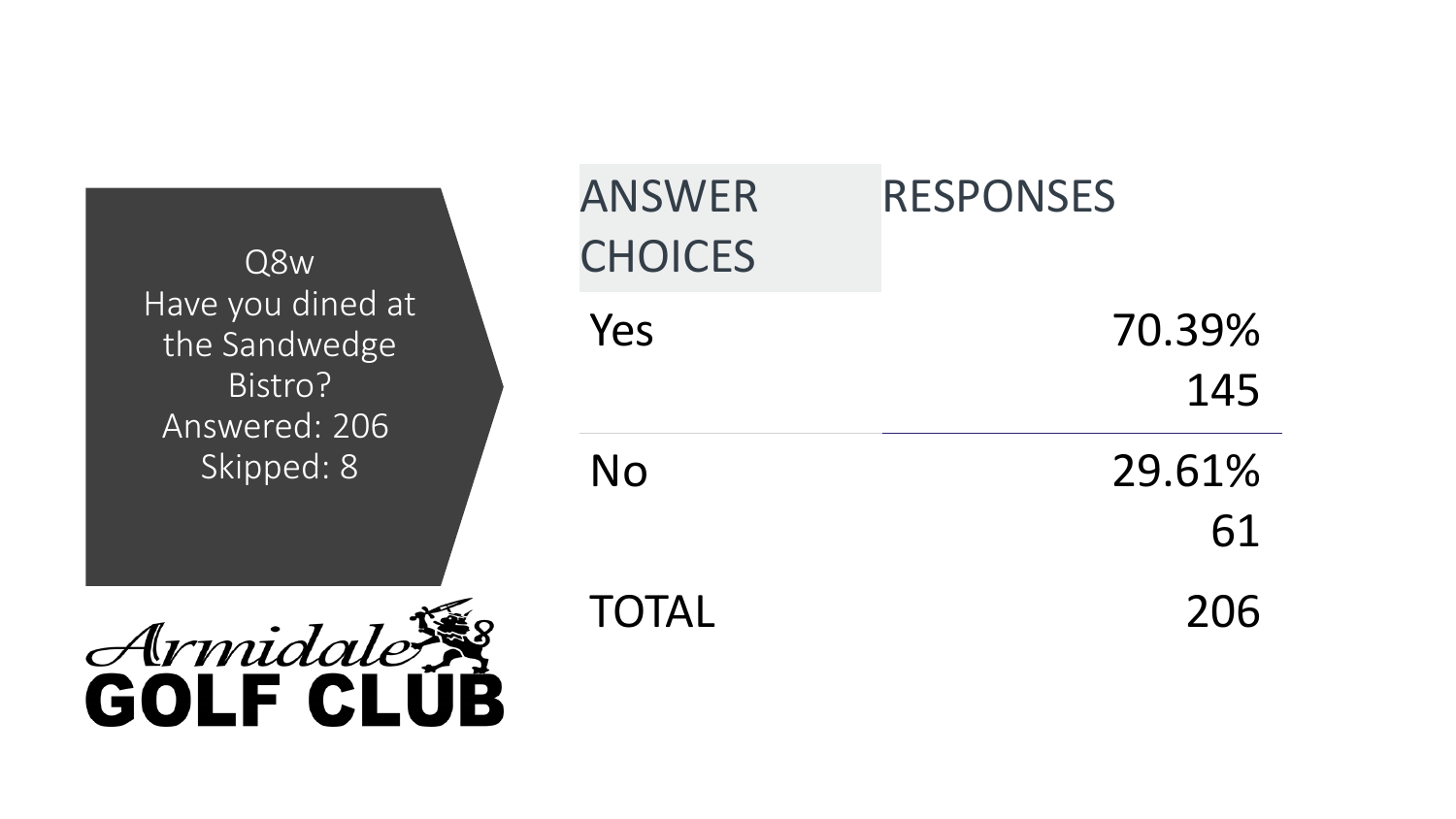Q9 w If you answered yes, how satisfied or dissatisfied were you with your experience in relation to the food? Answered: 145 Skipped: 69

|            | VERY SATISFIED SATISFIED |        | <b>NEUTRAL</b> | <b>DISSATISFIED</b> | VERY                | ΤΟΤΑL | WEIGHTED |
|------------|--------------------------|--------|----------------|---------------------|---------------------|-------|----------|
|            |                          |        |                |                     | <b>DISSATISFIED</b> |       | AVERAGE  |
| (no label) | 15.17%                   | 58.62% | 20.00%         | 5.52%               | 0.69%               |       |          |
|            |                          | 85     | 29             |                     |                     | 145   | 2.18     |

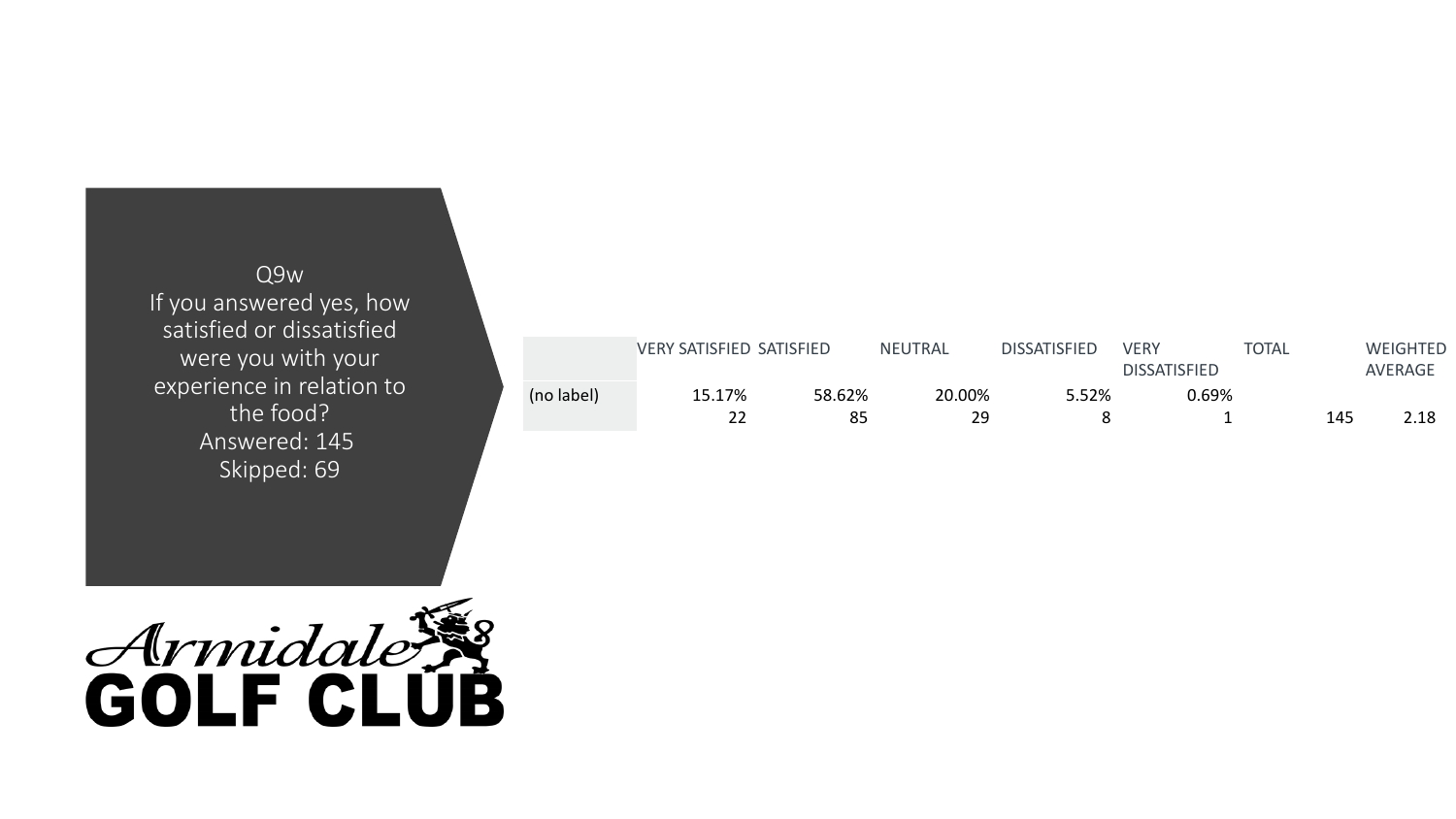### Summary of comments to question 9

- Quality of the food is very good.
- The food is well priced to meet the needs of members & guests.
- Operating hours need attention, especially weekends.
- Variety of menu items needs attention.
- Service provided from the Chef & staff is very good.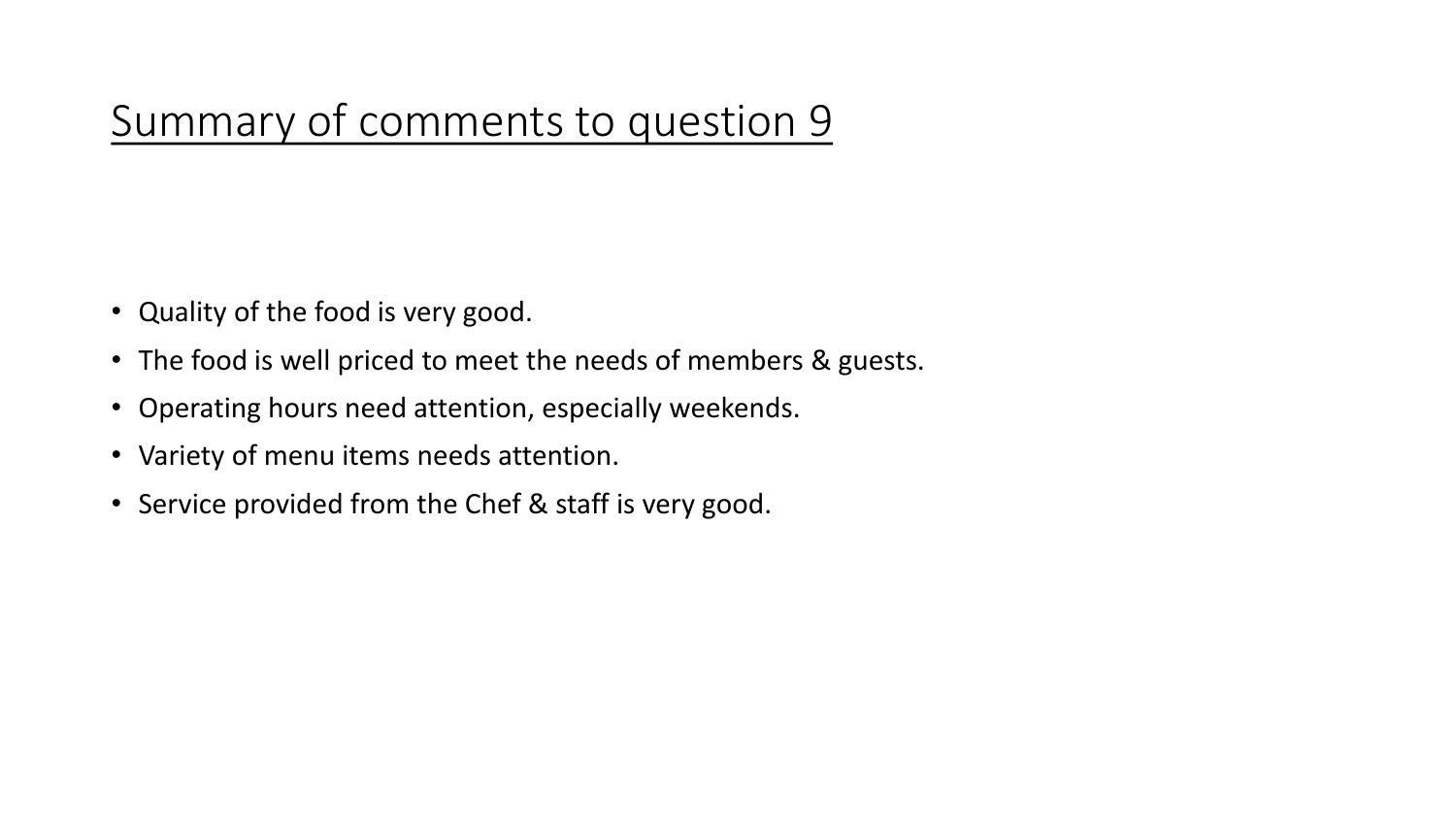Q10 w If you answered yes, how satisfied or dissatisfied were you with your experience in relation to the decor and ambience? Answered: 143 Skipped: 71

|            |       | <b>VERY SATISFIED SATISFIED</b> |              | <b>DISSATISFIED</b> | VERY<br><b>DISSATISFIED</b> | TOTAL | <b>WEIGHTED</b><br>AVERAGE |
|------------|-------|---------------------------------|--------------|---------------------|-----------------------------|-------|----------------------------|
| (no label) | 8.39% | 51.75%<br>74                    | 34.97%<br>50 | 4.90%               | $0.00\%$                    | 143   | 2.36                       |

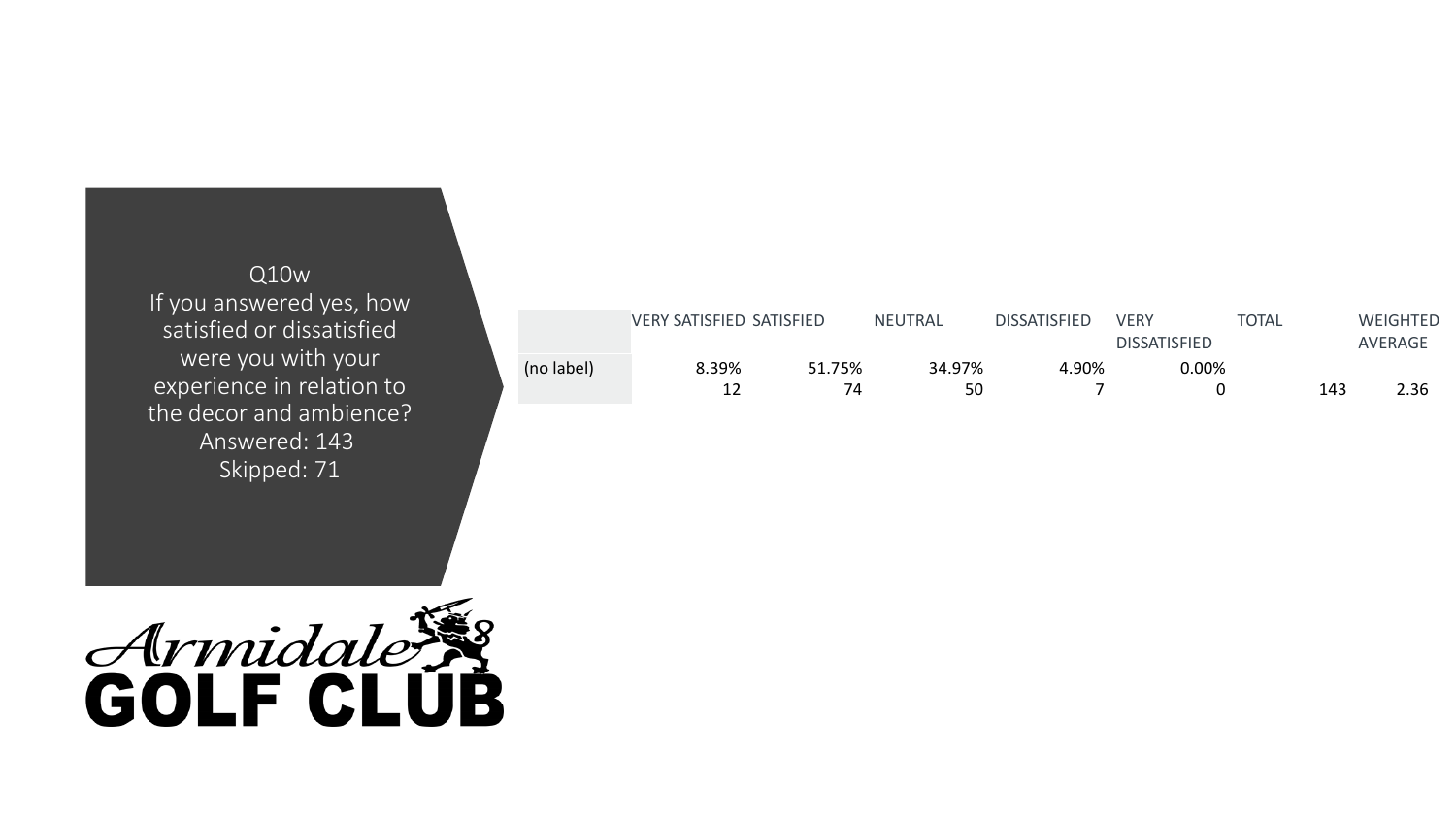### Summary of comments to question 10

- The deck is a lovely space that is under utilized and heating options need to be addressed.
- Furniture needs upgrading.
- Bathrooms need attention.
- The views out the windows are the best in town.
- The fireplace creates a nice ambience.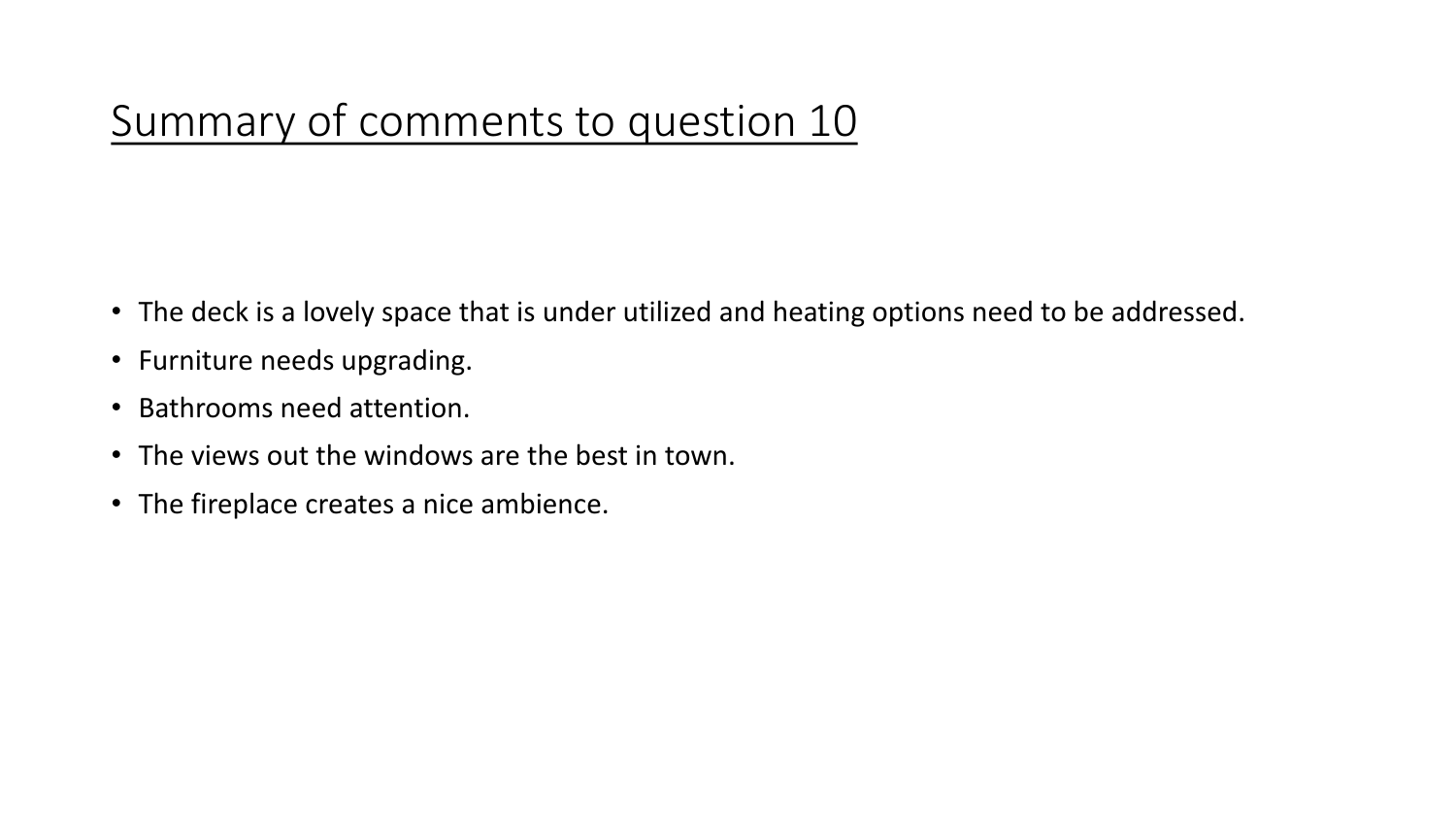Q11w Which of the following types of functions would you consider attending at the Club? Check as many options as you like. Answered: 206 Skipped: 8



| <b>ANSWER CHOICES</b>                                     | <b>RESPONSES</b> |
|-----------------------------------------------------------|------------------|
| Themed Dinners e.g. Italian, Asian etc                    | 39.32%<br>81     |
| Live Bands                                                | 42.23%<br>87     |
| Wine Degustation Events                                   | 36.41%<br>75     |
| <b>Beer Degustation Events</b>                            | 35.92%<br>74     |
| Family Fun Day                                            | 27.18%<br>56     |
| <b>Trivia Nights</b>                                      | 28.64%<br>59     |
| Guest Speakers for Major Events e.g. Retired Sports Stars | 51.94%<br>107    |
| <b>Corporate Golf Days</b>                                | 47.57%<br>98     |
| <b>Charity Golf Days</b>                                  | 70.87%<br>146    |
| Not Interested                                            | 7.77%<br>16      |
| Other (please specify)                                    | 7.77%<br>16      |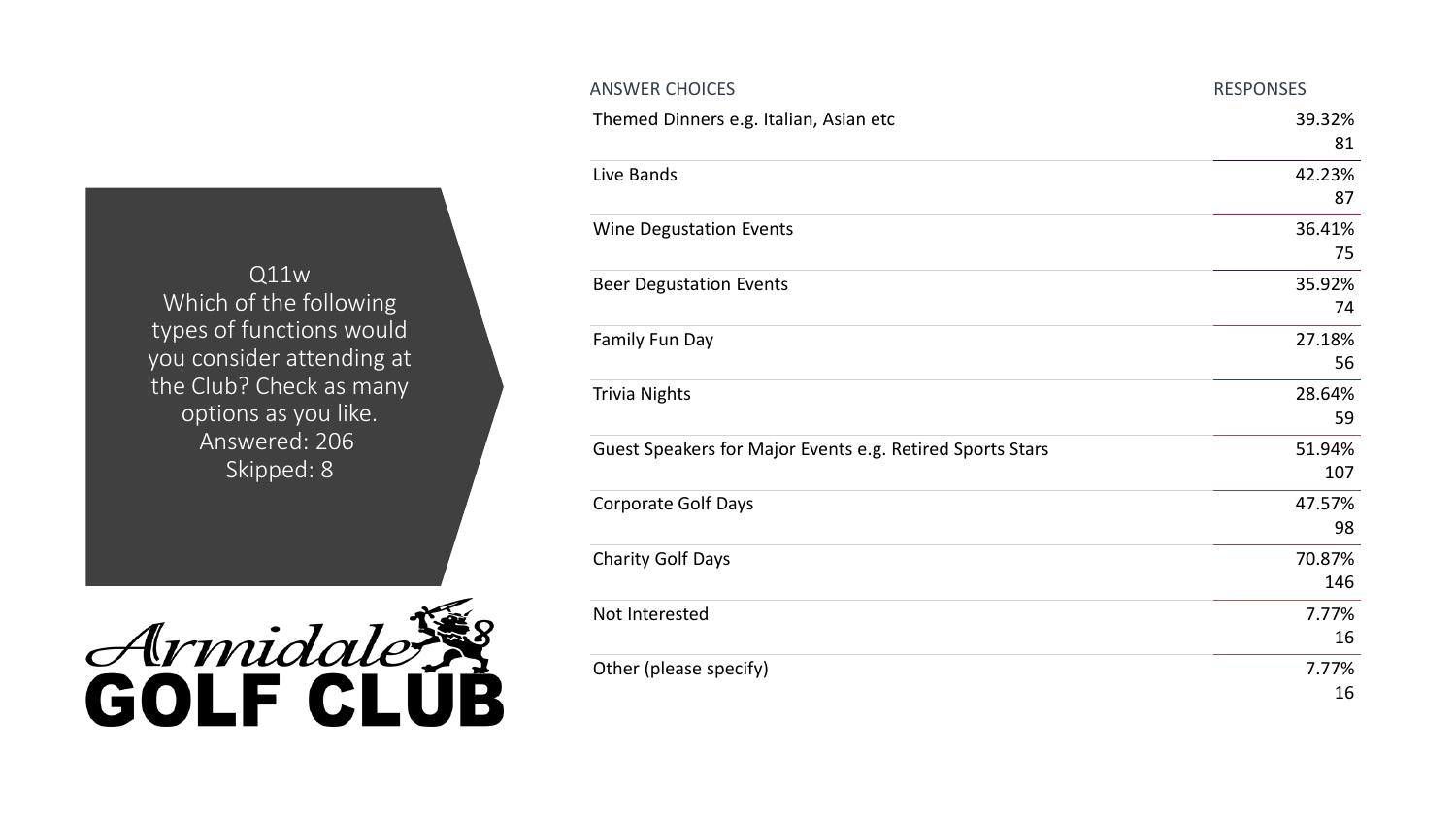Q12 What would you say are the key strengths of the Club? Answered: 154 Skipped: 60

# Summary of responses

- Friendships created within the membership.
- Volunteers & sponsors who have supported the club over many years.
- Service provided from the great staff we have.
- The quality of our Greens.
- The deck and the views over the course from the deck & clubhouse.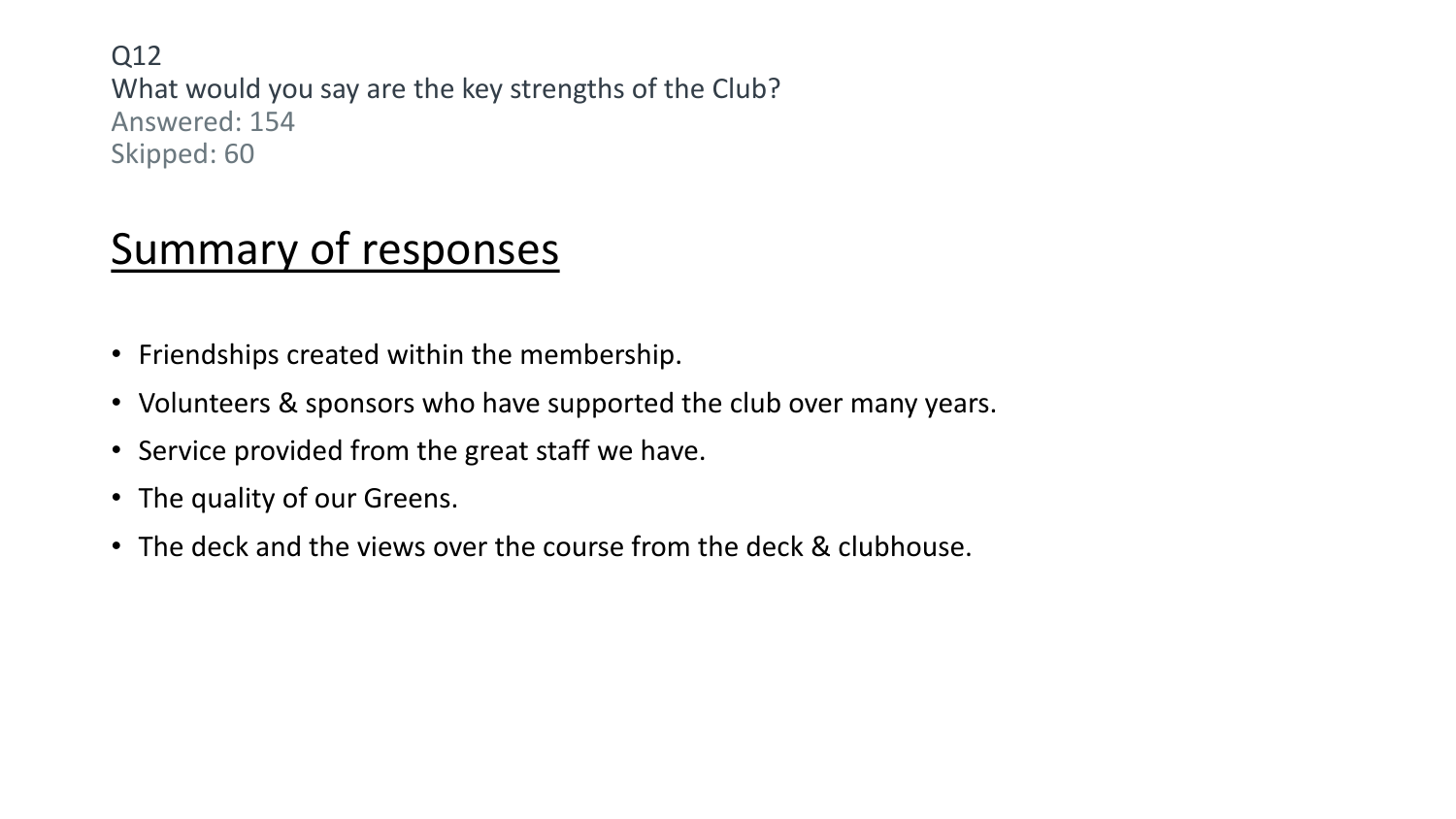Q13w What would you say are the key weaknesses of the Club? Answered: 150 Skipped: 64

## Summary of responses

- Operating hours of the Bistro
- Bunker drainage
- Outdoor practice facilities
- Furniture
- Bathrooms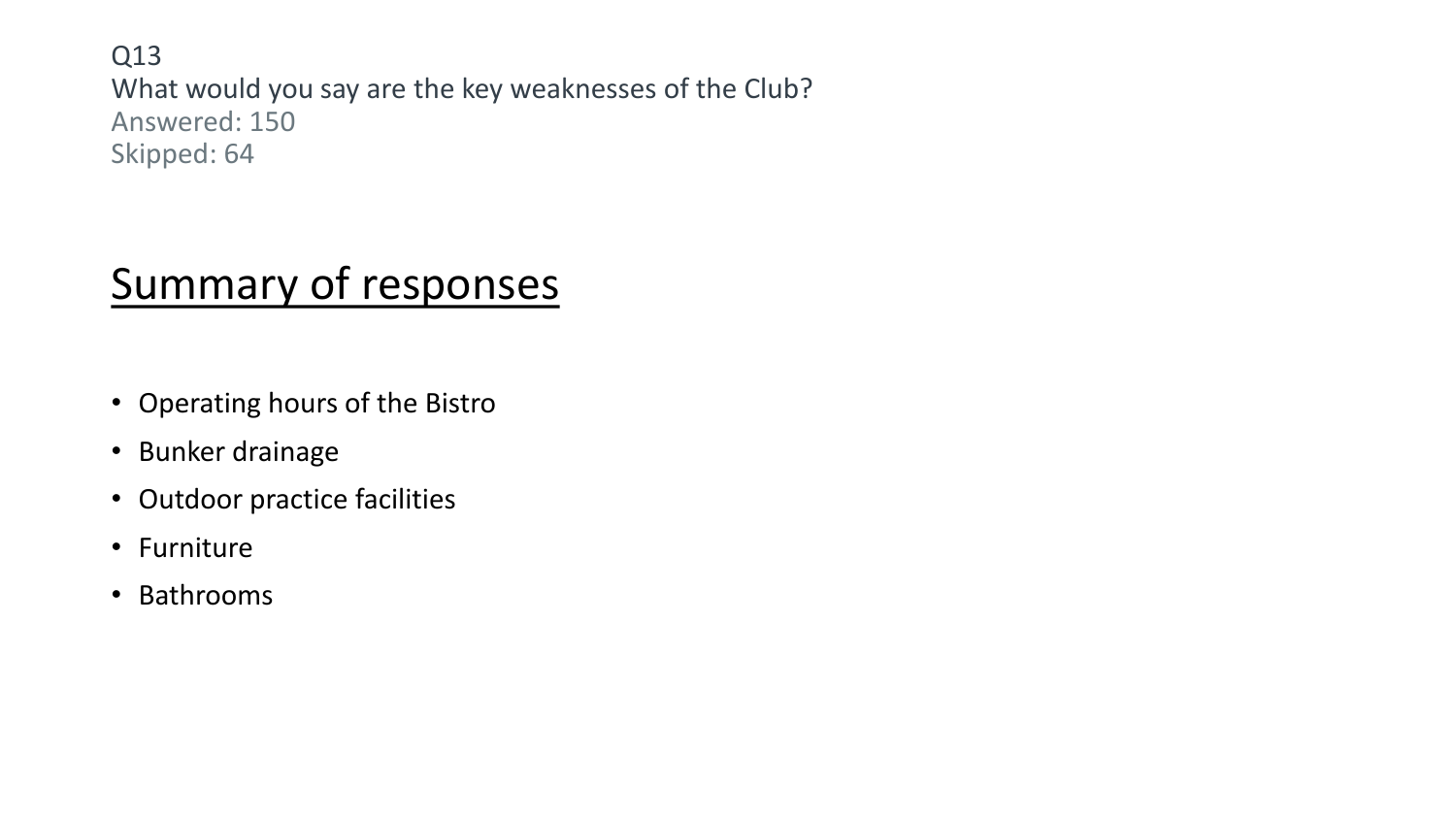Q14w Looking to the future, what improvements would you like to see the Club invest in, in relation to the golf course. Please rank the following areas from 1 to 6, with 1 being the Highest Priority: Answered: 182 Skipped: 32



|                                                                                                    | $1\,$        | $\overline{2}$ | 3            | 4            | 5            | 6            | <b>TOTAL</b> | <b>SCORE</b> |
|----------------------------------------------------------------------------------------------------|--------------|----------------|--------------|--------------|--------------|--------------|--------------|--------------|
|                                                                                                    |              |                |              |              |              |              |              |              |
| Add more<br>paths for golf<br>carts                                                                | 12.09%<br>22 | 14.29%<br>26   | 15.38%<br>28 | 17.58%<br>32 | 17.58%<br>32 | 23.08%<br>42 | 182          | 4.16         |
| Improve<br>bunker<br>drainage                                                                      | 37.91%<br>69 | 26.92%<br>49   | 18.68%<br>34 | 6.04%<br>11  | 6.04%<br>11  | 4.40%<br>8   | 182          | 5.71         |
| Remove tree<br>roots in rough                                                                      | 9.89%<br>18  | 14.29%<br>26   | 14.84%<br>27 | 17.58%<br>32 | 20.88%<br>38 | 22.53%<br>41 | 182          | 4.07         |
| Upgrade<br>course<br>irrigation                                                                    | 15.38%<br>28 | 13.74%<br>25   | 16.48%<br>30 | 22.53%<br>41 | 20.88%<br>38 | 10.99%<br>20 | 182          | 4.47         |
| Upgrade tee<br>boxes                                                                               | 10.44%<br>19 | 18.13%<br>33   | 18.13%<br>33 | 16.48%<br>30 | 18.13%<br>33 | 18.68%<br>34 | 182          | 4.30         |
| Remove<br>remaining<br>dead trees and<br>plan for hole to<br>hole garden or<br>tree<br>replacement | 14.29%<br>26 | 12.64%<br>23   | 16.48%<br>30 | 19.78%<br>36 | 16.48%<br>30 | 20.33%<br>37 | 182          | 4.27         |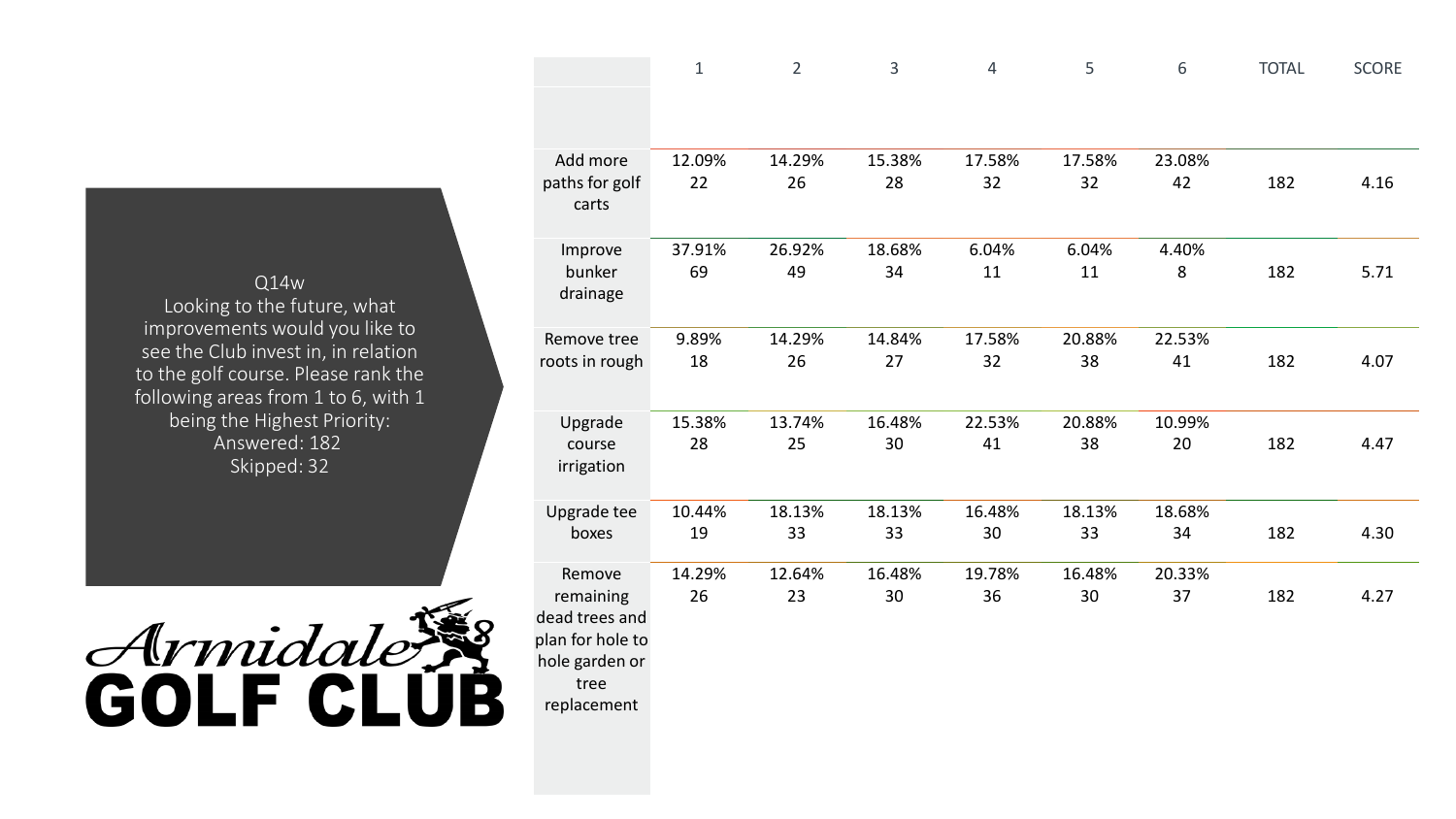| $\mathbf{1}$                                                                                            | $\overline{2}$          | 3            | 4           | 5            | 6            | 7           | 8            | <b>TOTAL</b> |     | <b>SCORE</b> |
|---------------------------------------------------------------------------------------------------------|-------------------------|--------------|-------------|--------------|--------------|-------------|--------------|--------------|-----|--------------|
| <b>New</b>                                                                                              | 16.48%                  | 21.98%       | 19.78%      | 13.19%       | 10.99%       | 8.79%       | 6.59%        | 2.20%        |     |              |
| Furniture                                                                                               | 30                      | 40           | 36          | 24           | 20           | 16          | 12           | 4            | 182 | 5.56         |
| Bathroom                                                                                                | 42.31%                  | 14.84%       | 16.48%      | 9.34%        | 4.40%        | 4.95%       | 6.04%        | 1.65%        |     |              |
| Upgrade                                                                                                 | 77                      | 27           | 30          | 17           | 8            | 9           | 11           | 3            | 182 | 6.34         |
| Addition of a                                                                                           | 10.99%                  | 14.84%       | 14.84%      | 17.58%       | 15.38%       | 12.64%      | 11.54%       | 2.20%        |     |              |
| deck to the<br>eastern/nort<br>hern side of<br>the<br>clubhouse,<br>off the<br>existing<br>Eastern deck | 20                      | 27           | 27          | 32           | 28           | 23          | 21           | 4            | 182 | 4.93         |
| Sell or lease<br>poker                                                                                  | 3.85%<br>$\overline{7}$ | 12.09%<br>22 | 7.69%<br>14 | 15.93%<br>29 | 13.19%<br>24 | 9.34%<br>17 | 10.99%<br>20 | 26.92%<br>49 | 182 | 3.71         |
| machines                                                                                                |                         |              |             |              |              |             |              |              |     |              |
| Install a                                                                                               | 12.64%                  | 7.69%        | 10.99%      | 11.54%       | 13.74%       | 17.58%      | 18.68%       | 7.14%        |     |              |
| children's<br>play area                                                                                 | 23                      | 14           | 20          | 21           | 25           | 32          | 34           | 13           | 182 | 4.31         |
| Upgrade the                                                                                             | 5.49%                   | 17.03%       | 11.54%      | 13.74%       | 17.58%       | 18.13%      | 13.74%       | 2.75%        |     |              |
| area behind<br>the bar                                                                                  | 10                      | 31           | 21          | 25           | 32           | 33          | 25           | 5            | 182 | 4.56         |
| Install shade                                                                                           | 3.30%                   | 8.79%        | 14.29%      | 11.54%       | 18.68%       | 20.88%      | 18.13%       | 4.40%        |     |              |
| umbrellas<br>and outdoor<br>furniture on<br>Eastern deck                                                | 6                       | 16           | 26          | 21           | 34           | 38          | 33           | 8            | 182 | 4.09         |
| <b>Install Putt</b>                                                                                     | 4.95%                   | 2.75%        | 4.40%       | 7.14%        | 6.04%        | 7.69%       | 14.29%       | 52.75%       |     |              |
| Putt golf<br>course<br>where<br>pergola is<br>currently<br>located                                      | 9                       | 5            | 8           | 13           | 11           | 14          | 26           | 96           | 182 | 2.49         |

Q15w Looking to the future, what improvements would you like to see the Club invest in, in relation to the clubhouse. Please rank the following areas from 1 to 8, with 1 being the Highest Priority: Answered: 182 Skipped: 32

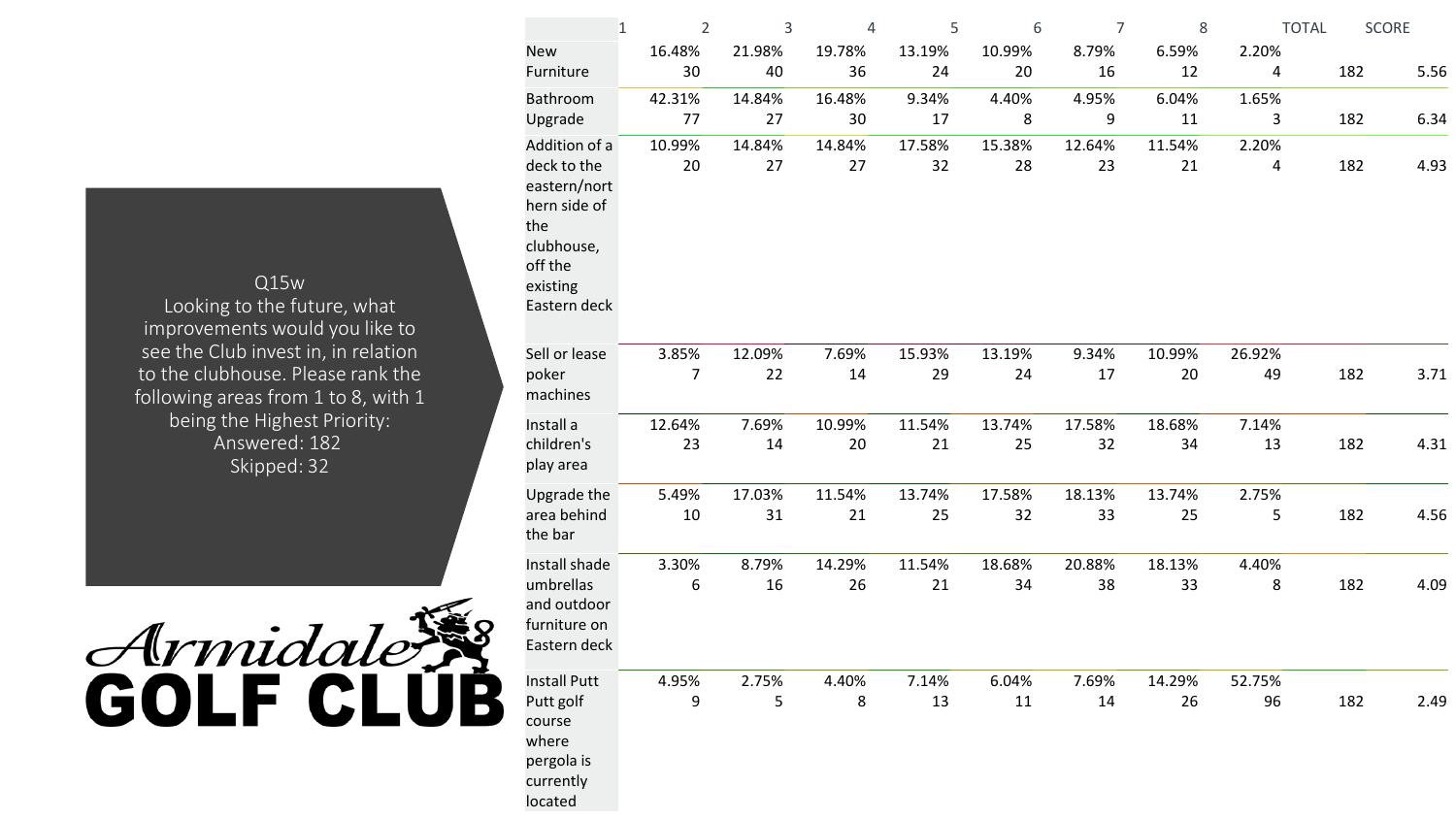Q16w Are you in favour of the Club selling the land across the road from the Club to invest in better Club facilities?



| <b>ANSWER</b><br><b>CHOICES</b> | <b>RESPONSES</b> |
|---------------------------------|------------------|
| Yes                             | 59.34%<br>108    |
| No                              | 40.66%<br>74     |
| <b>TOTAL</b>                    | 182              |